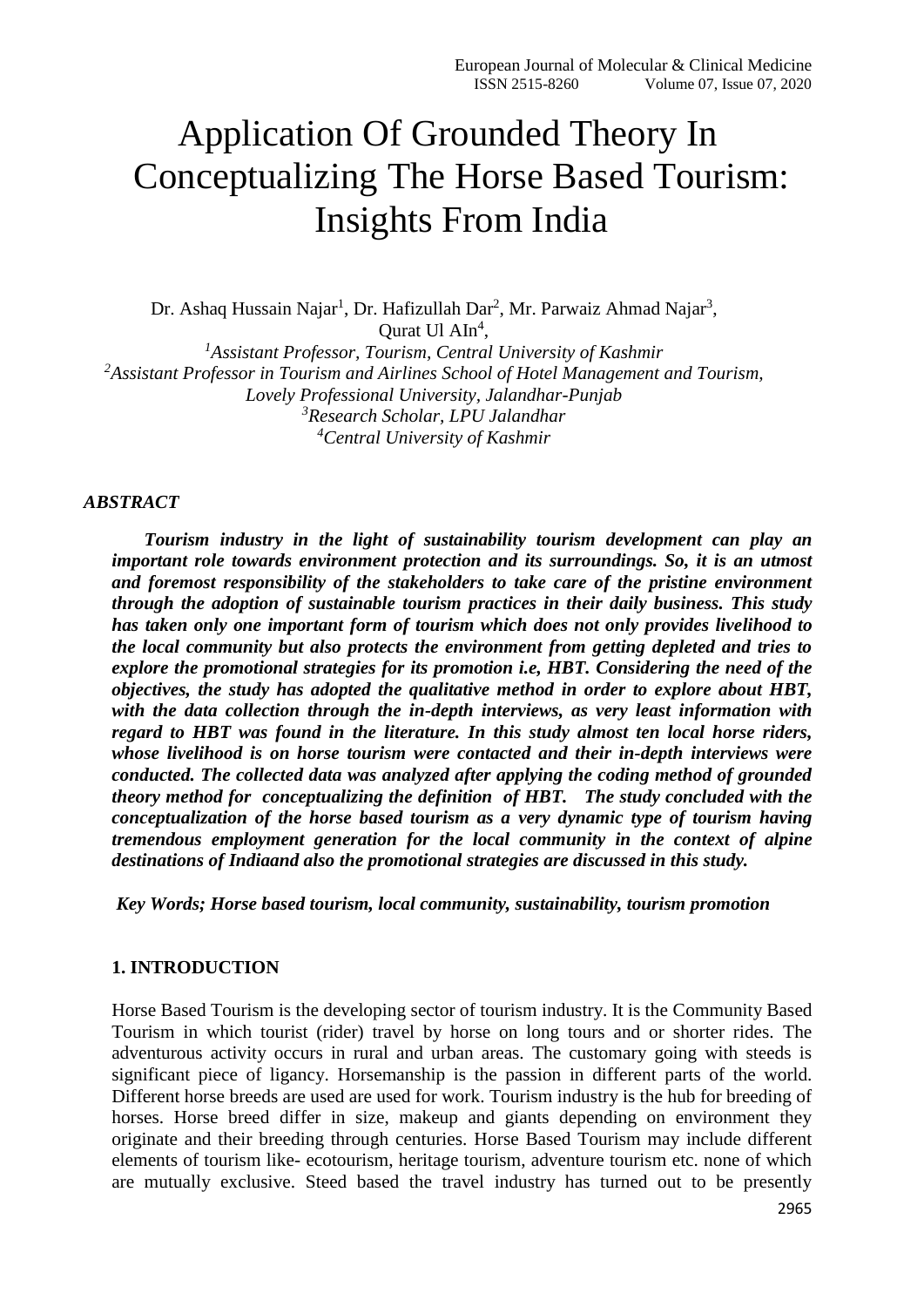enormous business in France, United Kingdom and Germany. In France Horse Riding was defined by National Resource Center for Outdoor Sport as a sport that occur outside. It is also important in Iceland's. 15% to 18% entertainment activity. The impacts of pony tourism are comparable with the impacts of hikking. It plays the vital role in promoting the tourism.

#### DMOs (DESTINATION MARKETTING ORGANISATION)

 DMOs are nonprofit organizations focus on generating tourist destination at a given area. They have been the active participants in destination competitiveness, destination branding, destination image. They represent vacations spot and help to increase their long term journey and tourism strategy. They came in various forms such as Tourism Board, Convenient and Visitors Bareau and Tourism Authority. They face number of challenges rising with the tourism industry as for as social, political, conditions and monastery improvements. such difficulties power DMOs to think distinctively and receive new methodologies managing their constituencies and customers. Nowadays DMOs are referred to as " Destination Marketing and Management Organization". Therefore DMOS are becoming more prominent as "Destination Developers by acting as a catalyst for tourism development. The basic function of DMOs is " External Destination Marketing" and "Internal Destination Development".

#### **2. HORSE BASED TOURISM IN KASHMIR**

 Kashmir is blessed through various natural splendorous, amazing panorama and distinctive seasons. Horse based tourism is vital in mountainous areas, where locals and foreign pass for driving. During summers especially June to August large group of horses and riders are travelling in Kashmir. Zanaskari horse breed or Poney are found in kashmir valley, attract the attention of visitors and tourism scholars. Horse breed can be used for carrying luggage trekking equipments to high lands and pulling carts in urban and rural areas of valley.

## ROLE OF PONY TOURISM IN DEVELOPMENT OF LOCAL COMMUNITY

In the state of Jammu and Kashmir, pony tourism plays the vital role in the socioeconomic life of local community. The species (horses) play role in promoting the adventure, cultural tourism in Kashmir, India. GULMARG, SONMARG, PAHALGAM are the dominant destinations for pony tourism. some other horse tourism destinations include; Aharbal, Dhood pathri, tangmarg etc.

#### GULMARG

Gulmarg a town, hill station is personification of herbal situated at a distance of 52 km from srinagar.This all weather destination offers numerous option to make a memorable vacation in which horse riding is one of the adventure option. Horses can be hired directly from locals or through the Tourist Office. Tourist police officers are there deal with the tourists, if the pony wallahs try to change ridiculous prices for the rides to the various points. Due to horse riding all the sites of Gulmarg can be seen.

#### PAHALGAM

Pahalgam is a hill station well\_known for its scenic splendor and is the jewell of attractive Liddar valley. It is located 85Km from srinagar in south kashmir, surrounded by snow capped peaks rising behind. Apart from trekking, rafting, hiking, poney riding is one of the famous adventure option. The relation among humans and horses has been robust and durable. SONMARG

Sonmarg is located at a distance of 79 Km from srinagar. It is famous for sceanic beauty of snow caped mountains and green valley. Peak season of horse riding starts during Amarnath Yatra. The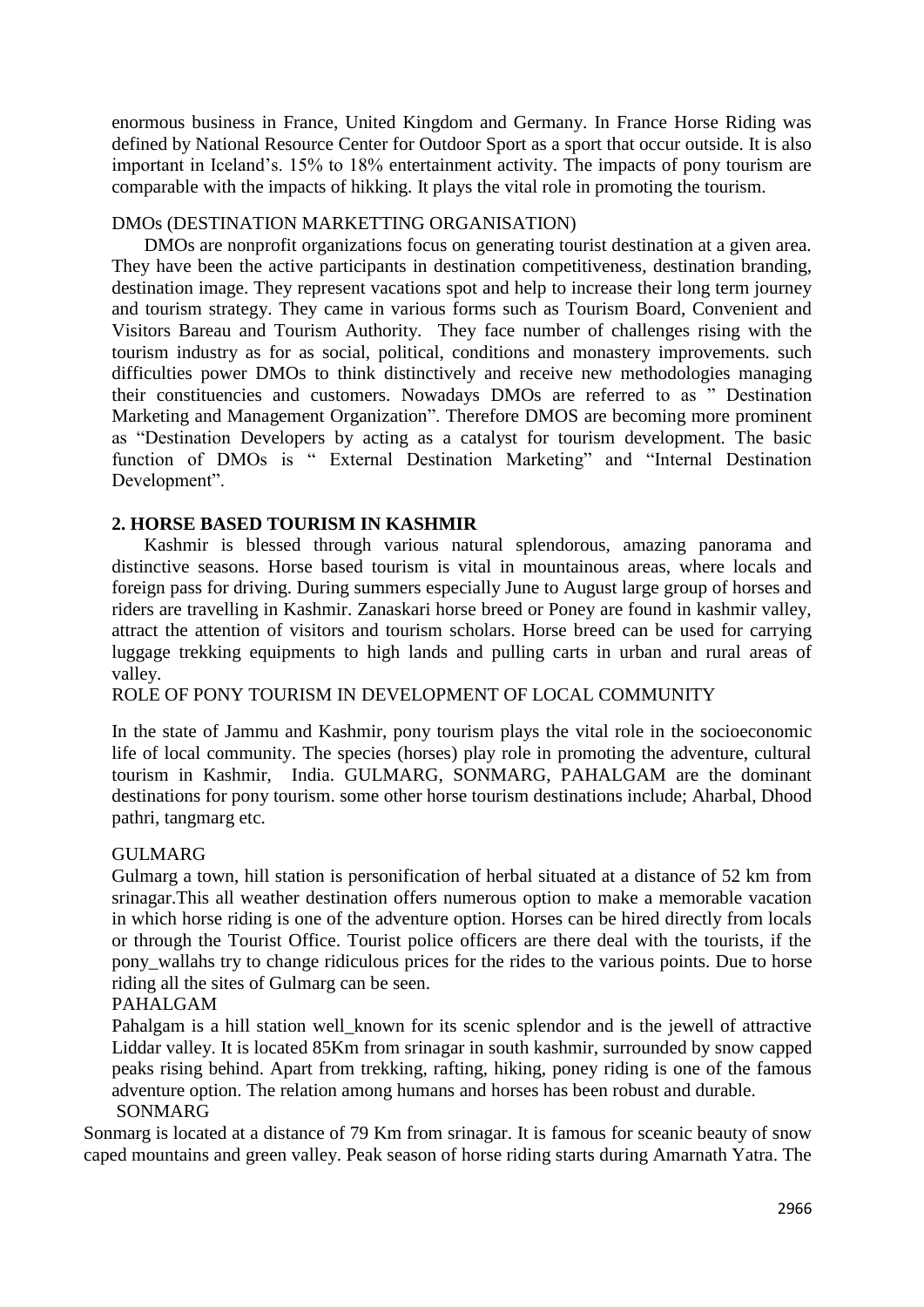pony walas shipping devotees as much as the cave. The horsemen aware visitors about distinctive Bollywood film capturing points and the name of movies and many others.

| N <sub>o</sub> | Destination | <b>Total Registered</b> |
|----------------|-------------|-------------------------|
|                | Pahalgam    | 899                     |
|                | Gulmarg     | 751                     |
| 2              | Sonamarg    | 700                     |
| Total          |             | 2350                    |

TABLE  $2$ Registered Pony Wallas in Kashmir Valley.

#### Source: DTK Registration Section

## **3. REVIEW OF LITRATURE**

The research is based on amalgamation of data collection regarding Destination Marketing Organizations in improving Horse Based tourism. The event of Horse Tourism begin in Europe, North America and Australia all through 1950s\_1960s. The conversation among researchers, providers, and organization is starting to offer a useful definition are definition of the idea. The primary definition diminish horse based tourism pastime at the returned of a horse a trail experience of ovrer 24 hours for pleasure. The definition is now open to present way, incorporating the variety of equestrian activities and international definition of Tourism by WTO. Since 2002, AFIT About France define Poney Tourism as "All kinds of leisure linked to HORSES, PONIES, DONKEYS, practiced by a person outside their normal place of residence for more than 24hours and less than 4 months''. It means that Horse Based Tourism is not most effective a trip on horse again however every horse oriented traveler hobby. The diversity of marketplace which include tourism on horseback as an appeal like events, indicates, museums, racing and so forth. As a result of diversity, pony tourism can be realized as a area of tourism inclusive of nature based tourism, event tourism, heritage tourism and adventure tourism and the destination should be away from all types of risks for the effective tourism business (Najar, et. al., 2020).

In France horse riding came into existence in 1950s and get well established after 1970s and have made riding accessible to socially diverse population group. The rapid boom of pony golf equipment in France has resulted in considerable increase inside the quantity of individuals, growing nearly five fold between 1984 and 2012. According to an estimate by Sofres-Fival, it is observed that number pony riders is almost 2.2 million, with one third of these being regular riders and two thirds casual riders. According to IFCE 2011, the total horses registered with IFCE\_SIRE is about 930,000. Out of 8,000 pony strectures in France, 80% of such offices had some expertise in preparing along these lines in open air and indoor regions. Just 20% of such business have some expertisein balancing out horse the travel industry.

Consistent with 2011 facts by Catesjon and Rodriguez there have been 157,965 farms and centures with general 683,645 animal species in Spain. The range of films whose basic business is horse tourism in nearly 500. Castejon and Rodriguez praposed that maximum equestrain activities are rural accomodation inclusive of horseback riding (30.4%) or conventional galas, piligrimages or sports gathering (25.3%). Out of that simplest 6.5 are lengthy horse trek. As in islands, maximum riders are accomplished wherein simplest 25% are foriegners. According to Obadovics and Kulcsar (2014) the development of horse based tourisn industry occur as a result of nation history. The number of horses decrease as a result of historical events from the beginning of  $20<sup>th</sup>$  due to Word War and focused political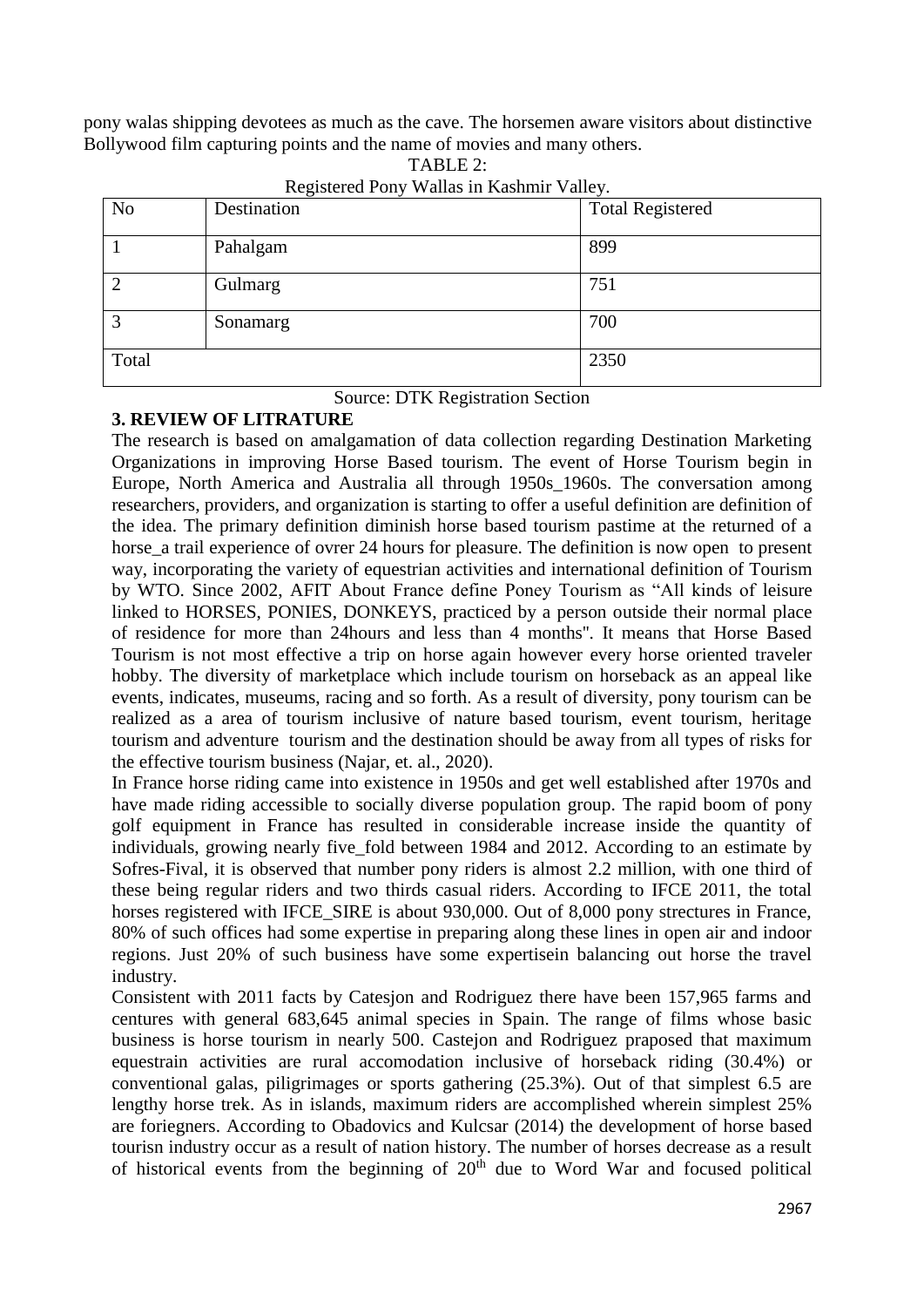priorities changed agriculture into supporting cooperatives and abolished private firms.The development of poney tourism in global economy has characterise North America. Evans climed that the Canadian horse industry contributed more than \$19 billion to the economy yearly and provide more than 154,000 jobs. Vangeois underlines the fact that in provience of British Coulombia the largest increase in horsemenship. According to 2009 Horse Council BC equine study has been recreational sector. According to Vangeous, the hores industry in British Colombia raises \$73 million in economic events including 7,200 full time jobs and \$73 million direct govt. revenues.

Finally, the horse tourism industry and horse based tourism has also become an important aspect in Austrailia. According to Bell and Drury\_Klein (2011) the size of domestic horse tourism market reaches more than 5,000 riders trevel with horse weekly. In Souths Dalka, tourism plays an Important role in Black Hills Wild Horse Santuary. The Santuary recieves 20,000 visitors per year who are taken on bus tours to visit some habituated wild horse bands and are also introduced to other areas having cultural and natural significance. The International Society for the Protection of Mustangs and Burros (ISPMB) in Soth Dakota posses farmland on the Cheyenne River Lakota Sioux Reservation which acts as a conservation centre for displaced mustang herds. Between 2001 and 2009, Ginger Kathrens produced three films which attract attention to the Pryor Mountains and boosted visitor interest in mustang head. Wild pony looking is a farimly entrenched interest amongst site visitors to the barrier island of the US Eastern Seaboard: from Assateague over Corolla, Ocra Coke ans shackleford in North Carolina to Cumberland island is placed inside best a half of the day's drive of one –fifth of United States population and is closesly pastimes and traffic range climax inside the pony penning, swim and auction which attact crowds in tens of thousands.

The Assateague horses have been world famous with the aid of Marguerite Henry's ebook Stable island is some other iconic region in many human's mind placed 300km of the fee of Nova Scotia, Canda. This form shifting gost of an island was already a Canadian landmark when distinctive a country wide park 2013 thus far, acess turned into confined and the island's uncommon flowers and fauna including it is most well known inhabitants, artists, photographers and cinematographers, inclement weather and hard sea's are probale to restriction visitation within the density, however the tourism industry is casting an interested eye on this uncommon location. The pony as a tourism appeal appears to be viewed as an combined flora and fauna, cultural history, an aesthetic resource and a source of non secular inspection. It's miles celebrated each for it is in historic ties to human history and for having reclaimed it is wild background.

#### *Promotional strategies taken by DMOs for Horse Based Tourism Segmentation:*

Market segmentation has become one of the main practice in promoting the destinations famous for horse tourism. Pahalgam (Kashmir) is ideal for Horse Based Tourism. Department of Tourism, Government of Jammu and Kashmir; Jammu and Kashmir Tourism Development Corporation allow every year in the month of July\_ August, thousands of piligrims (Amarnath yatra) descend on pahalgam on their way to holy cave. The piligrims as well as other visitors avail the poney service for leisure and carriage purpose. *Film tourism:*

Study of film tourism is new research sometimes called" movie induced". Tourists visitto a destination as a result of destination's being feutured on Cinema Screen, Tele\_Vision, Social media and vedio. DMOs use film as aspring board for marketing compaigns if the films are seen as appropriate for destination.marketing opportunities are being produced, when the film is being launched and distributed as well as during each release window.In Pahalgam ( Kashmir) many movies like Khel Khel Mein, Khamosh and parts of the more recent Salman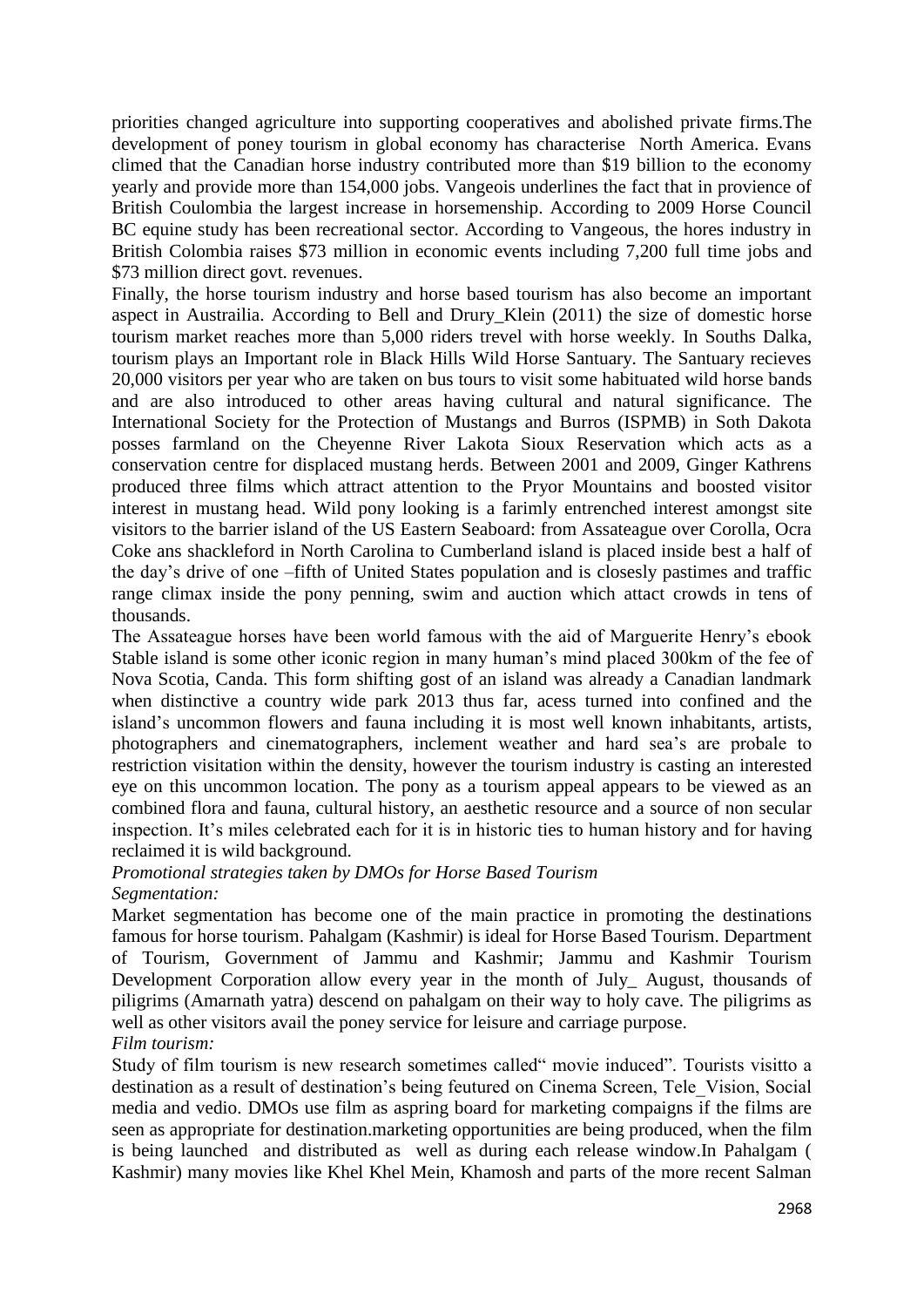Khan starrer Bhajrangi Bhaijhan have been filmed to promote the Horse Based Tourism destination in valley.

*Establishment of Eco-sanctuaries.*

Eco-sanctuaries and protected sites are important tool in the process of recognizing and meeting diverse stakeholders (DMOs) needs and creating emotional and experimental value through heritage designation.The recent phenomena of Eco Sanctuaries in USA are intended to be partially self-sufficient through tourism. This imitative is designed to provide the better habitat for animals removed from their herd management areas only to stock piled in long term holding.The first Bereau of Land Management sponsored wild horse eco-santuary in 2013 during summers.Eco-sanctuaries indicates real benefit of horse based tourism to visitors, host communicates, horses and their habitat. *Involvement of locals.*

The community involvement in pony tourism affects the sustainability of the tourism industry. It has been a tool for economic development Akhtar,.S and Najar,.A.H (2020). The DMOs provide permission to locals at different destinations for pony tourism like; Pahalgam Development Authority (PDA) provide regestation to pony wallas

## **4. RESEARCH OBJECTIVES**

To study about the horse based tourism and role of government stakeholders towards horse based tourism and its promotion and in Local community development.

## **5. RESEACH METHODLOGY**

The methodology is based on the qualitative approach and primary data collection.

RESEARCH APPROACH and METHOD

In the globe of research, there are two well-known methods to accumulating and reporting information: qualitative and quantitative approaches. The qualitative technique to investigate is centered on expertise a phenomena from closer perspective. The quantitative method has tendency to approximate phenomena from a large wide variety of people the use of survey technique. In this research, the qualitative approach has been adopted.

## **6. QUALITATIVE APPROACH**

The qualitative approach to gather information focuses on describing a phenonmena in a deep comprehensive manner. This is normally achieved in interviews, open-ended questions, or cognizance businesses. In most instances, a small quantity of participants participate on this sort of studies, because to perform one of these research enterprise requires many sources and time. Interviews can vary from being pretty structured and guided by means of open ended questions or be less structured and take the shape of a conventional interview. Because of the investment on this type of research and the especially few quality of members, findings from qualitative studies can't be generalized to the complete populace. However, such research serves as a spring board for large studies and deeper expertise which could inform idea, practice and particular conditions.

## **7. RESEACH INSTRUMENTS**

Research instruments are dimension tools designed to attain records on a subject of interest from studies difficulty. Here in this study the Interview checklist is being adopted with the help of interviews. Interviews are frequently accomplished in qualitative research and arise when researchers ask one or greater members preferred open-ended questions and document their answers.

## **8. RESEARCH TECHNIQUE: Grounded Theory Method**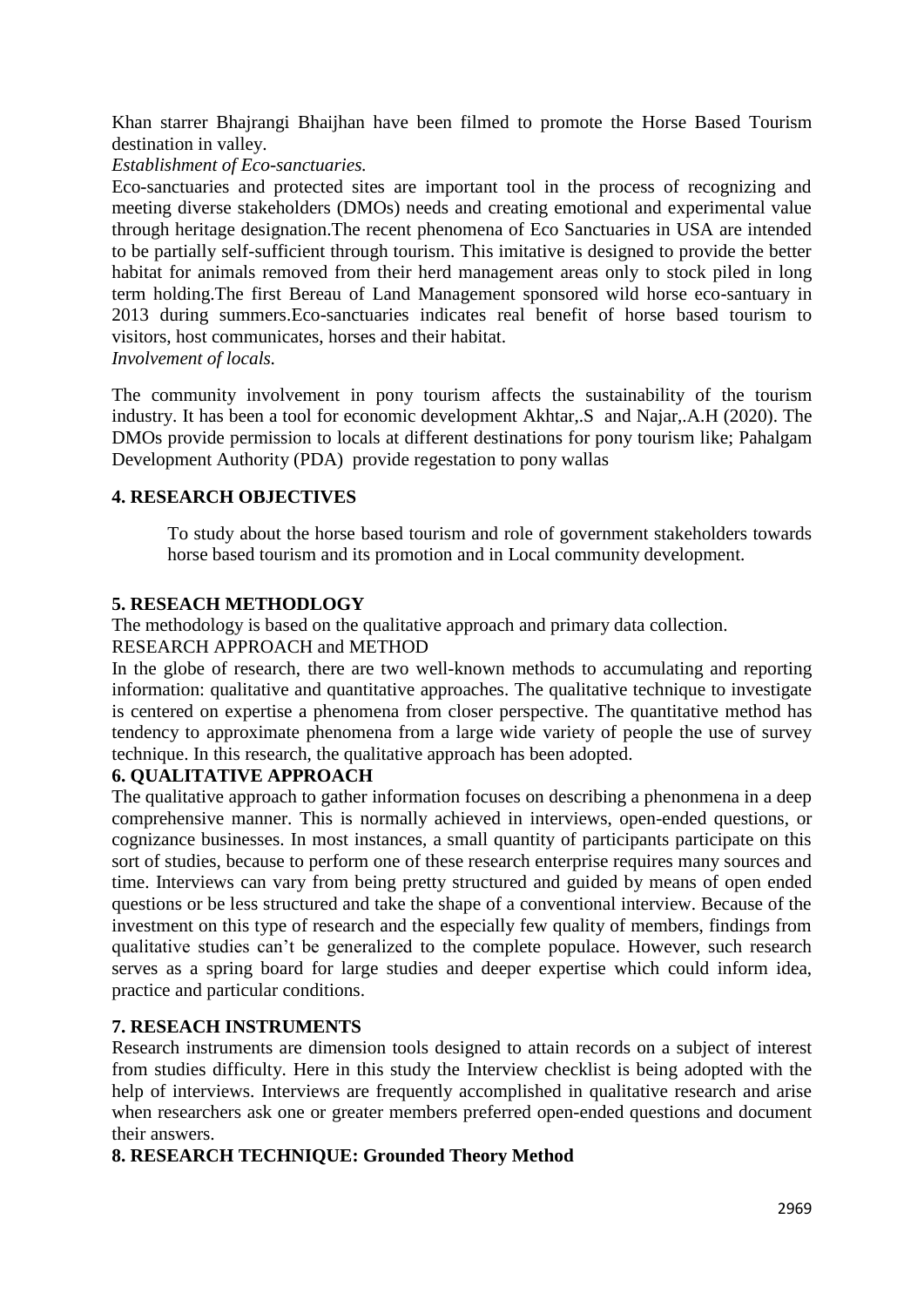## *Coding and Decoding:*

## *Coding:*

The coding questions will offer same information that is in code shape. This facts can be decoded the use of the key that is gift either within query or within the choice. Coding is the process of identifying a passage in the text.

## *Types of coding*

Open coding*:*

At the first level, we look for distinct concepts and categories in the data which form the basic unit analysis.

- Axial coding:
- I. In axial coding, we use our concepts and categories while re-reading the text to
- II. Confirm that your concepts and categories accurately represent interview responses.
- III. Explore how the concepts and categories are related.
	- Selective coding*:*

Figure out the core variable that includes all of the data. Then reread the transcript and selectively code any data that relates to the core variable you identified.

## *Decoding:*

Decoding is the method of converting code into undeniable textual content or any layout that is useful for subsequent technique. It's miles the reserve of encoding. It converts encoded data conversation transmission and documents.

## SAMPLE DESIGN.

## SAMPLE UNIT:

The sample unit of research is pony walla (Horse Riders) including males as well as females.

## SAMPLING TECHNIQUE:

The **sampling technique** is purposive sampling.

**Sample Size**: through Theory Saturation.

**Sampling Extent**: Sonamarg, Gulmarg and Pahalgam

## **DISCUSSION**

Contextualization of HBT

## **9. HORSE BASED TOURISM**

Horse based tourism can be defined as the riding activity that acts as an economic tool based on traditions.

## *Profession of riding*

 Professional activity depends upon riding of horses. It involves lot of skils like- handling the stand of horses, hygiene and rising agent.

It is one of the activities which involve culture, family, business and local community

## *Ancestral activity*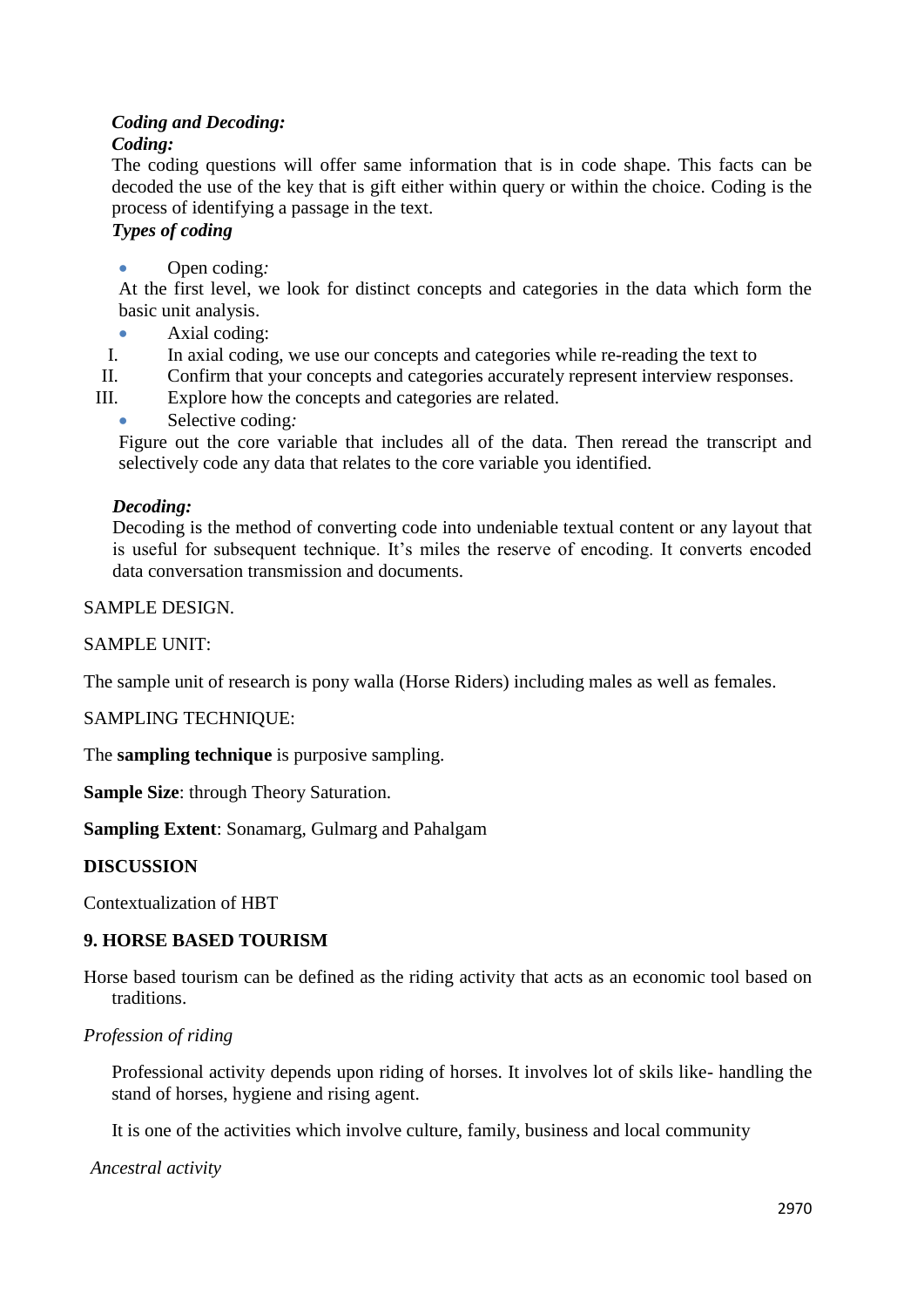Tourism based on heredity: As per study, it has been observed, that horse based tourism is an activity which is basically hereditary , that is there is an emotional aspect of family linked to pony wala and is profession of passion as one of the respondent reported that- " Horse based tourism is not only the source of income but our passion."

Also in addition to this during interview it has found that horse based tourism is rural people livelihood who rely on it because it provides them bread and butter, as one of the respondent reported that- "*It provides us the bread and butter."*

Riding as day to day income

 Horse based tourism provide pony wallas income as one of the respondent reported that- *"it is a source of income for the people of rural areas."*

## *HBT PROMOTIONAL STRATEGIES*

Pony tourism can be promoted through fallowing ways viz:

- *Earning source through traditional ways and hospitality.*
- Horse based tourism is the source of income for pony wallas . it is promoted by adopting traditional ways and hospitality. As one of the respondent reported that-**"we promote horse tourism by providing horses to tourists for making their trek comfortable and make them able to reach to destinations where vehicles are not reachable".**
	- *Recreational activity having less impacts on environment*.
- Horse based tourism is an recreational activity because it involves horse riding through rural areas. It is also based on hospitality as one of the respondents reported that- *"we promote horse tourism by providing horses to tourists for making their trek comfortable and make them able to reach to the destinations where vehicles are not reachable."*

#### *GOVERNMENTAL INITIATIVIES REGARDING HBT*

The state government takes fallowing steps to develop horse based tourism in the valley.

*Sustainable tourism activity that receives less attention from government*

Horse tourism is a sustainable activity, as it produces fewer pollutants as compared to vehicles, but still government is paying less attention toward it, as one of the respondent reported that

*Government hardly takes care of our business and they don't provide us any support".* Registration and licensing

Government provides them other facilities. As one of the respondents reported that-*"Government only provides us registration and nothing more."*

## *ENGAGED STAKEHOLDERS INVOLVEMENT TOWARDS HBT DEVELOPMENT:*

The local community shows their interest for the development of pony tourism in fallowing ways.

• Profession based on hard work.

 Horse based tourism is completely based on hard work, pony wallas have to take care of horses, handle lot of tourists to provide them services. As one of the respondent reported that- *"As people save their vehicles, same is the case with our horses. We have to take care of horses and make them available for visitors."*

*Part of adventure tourism.*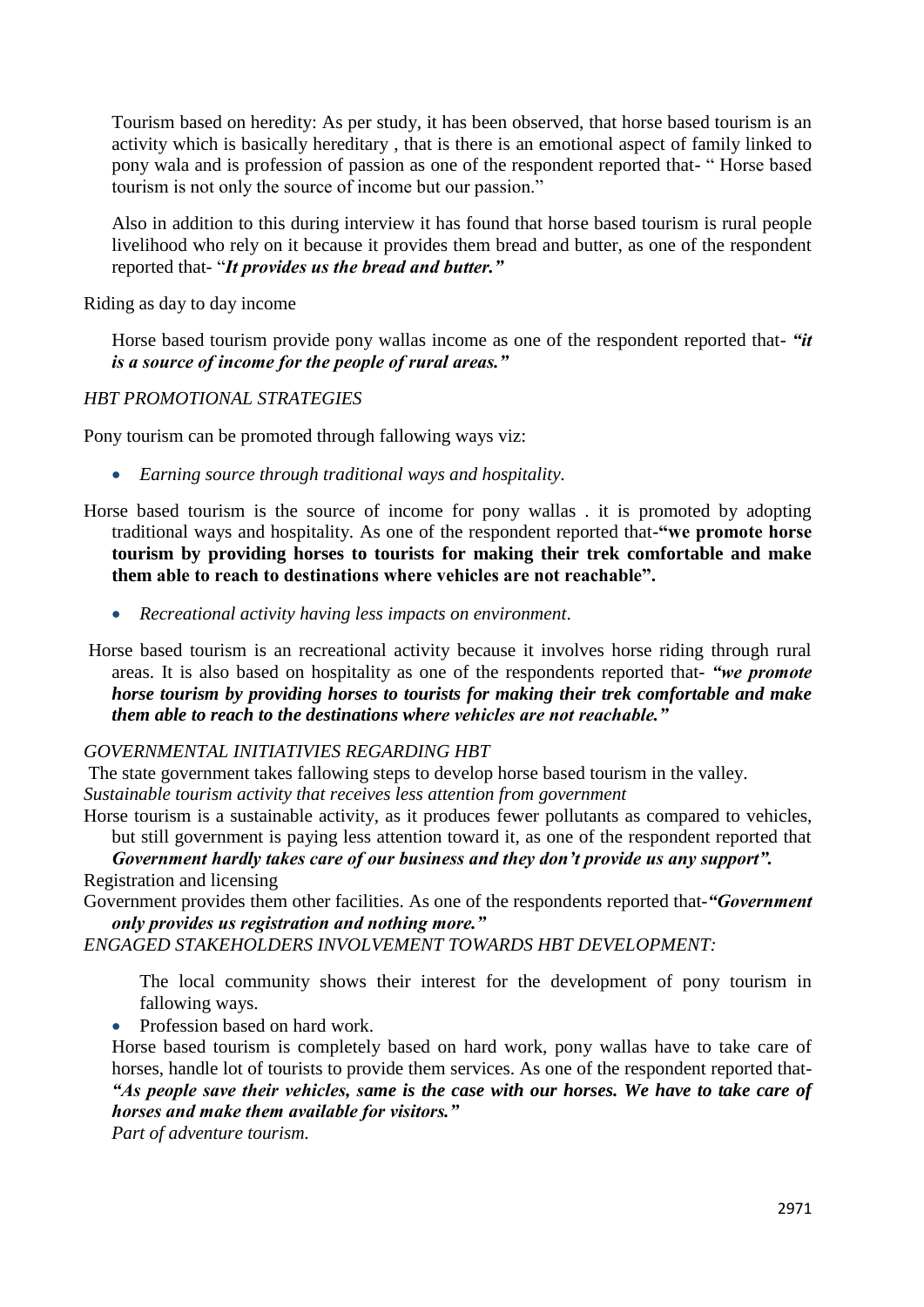Horse tourism is an adventurous activity which involves riding in remote areas, as one of the respondents reported that-*"As horse riding is itself interested. We show warm nature to tourists visiting here. We provide them shoes etc. for trekking."*

*Pony tourism as a source of income.*

Horse tourism acts as an economic generator tool because pony wallas are dependent on this activity, as one of the respondents reported that-*"our family is based on pony tourism. It uplifts our family income as well as standard of living."*

*POSITIVE ASPECTS OF HBT TOWARDS FAMILY INCOME*

## *Dependency*

 The life of pony wallas is dependent on pony business. It not only provides them bread and butter but it uplift their living standard. As one of the respondent reported that-*"Our family is based on pony tourism lifts our family income as well as standard of living".*

## *Discontinuous process*

 Horse based tourism is seasonal activity in Kashmir because weather doesn't remain same throughout the year. As one of the respondent reported that-*"Horse tourism is seasonal business; we earn six months and spend that money in twelve months."*

## *CONCLUSION AND RECOMMENDATIONS*

The overall study describes about 'Conceptualising the Horse Based Tourism (HBT after the application of grounded theory method. The aim of this research is the Horse Based Tourism, its potential, role of stakeholders and local community towards its promotion. This research is purely qualitative. After going through literature and interaction with the DMOs ( DTK) and pony wallas of Sonamarg, I came to know that, pony tourism is a business oriented activity that requires minimum capital but provides maximum yield. This type of tourism is based on skills like; motivation, service etc. ponies of the Kashmir provide entertainment to numerous tourists and carry their belongings up and down while trekking over the beautiful slopes of valley.

## **10. SUGGESTIONS**

.

 As DMOs and local community are responsible for the promotion of whole tourism industry, pony tourism is part of tourism industry, it should be promoted instead of bike riding in the areas having sensitive species through news papers, social media etc.

 DMOs to develop the infrastructure of the pony tourism destinations (pahalgam, sonmarg, gulmarg).

 DMOs should register the horses according to the carrying capacity of the destination and the local community of the pony tourism destinations should focus on the hygiene of horses and themselves to make it attractive activity.

 Pony wallas should handle the psychocentric tourists and make riding comfortable for them and

there should be a separate department of DTK for pony tourism.

 Horse riding should be included in the package tour (itinerary) and for the same the booking should be done through the online potal in collebration with pony wallas to offer horse riding at affordable rate**.**

Pony wallas should keep the first aid with them for the safety of the riders.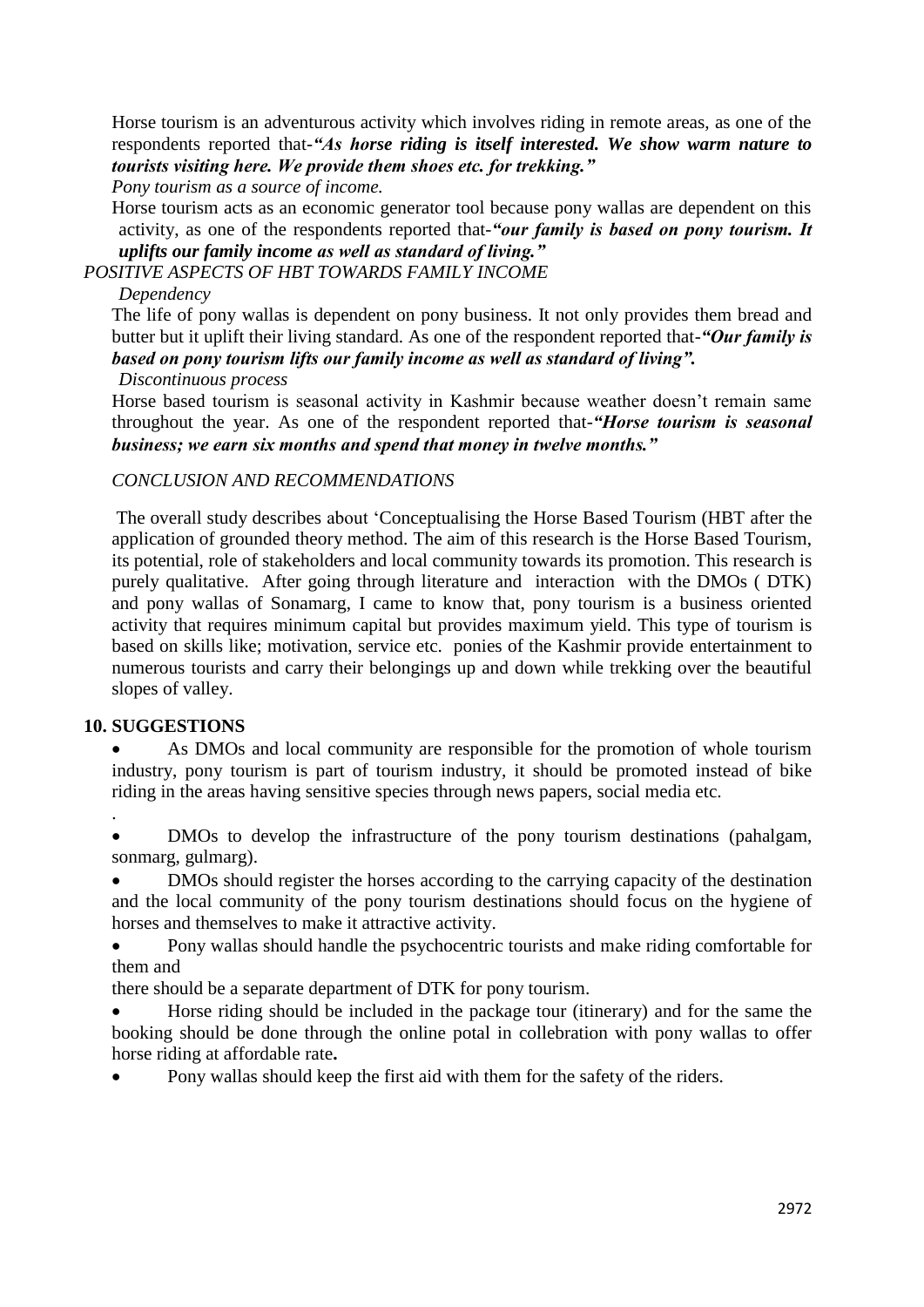#### **11. REFERENCES**

- [1] Akhtar,.S and Najar,.A.H (2020). Environmental sustainable practices in the hotels: from existence to implementation. Eco. Env. & Cons. 26 (1) : 2020; pp. (111-116)
- [2] Bedunal, D., and S.Schmidt. 2000 Rangelands of Gobi Gurvan Saikhan Ntional park.
- [3] Bell and Drury\_Klein (2011) Annals of Tourism Rearh, vol.35, No. 1, pp, 47\_61, 2008.
- [4] Bessat Y, 1982, La glisse, Fayard, Paris (2011). Asian journal of Animal Science vol (2): 91\_01,
- [5] Atout France, 2011, Tourism et Cheval, uneresource au service des destinations, IFCE et 1 agence de development touristique de la France, editions Atout France Paris.
- [6] Catesjon and Rodriguez (2015) Current issues in Tourism G. Helgadottir, Vol. 9,
- [7] Murrey D and Howat, G. (2002) Partners and innovations in American destination marketing organizations.
- [8] Najar,.A.H, Rather,.A.H and Mir,.M.A (2020). An assessment of tourists' risk perceptions visiting conflict zones: A study of the Kashmir Valley. African Journal of Hospitality, Tourism and Leisure, Volume 9 (2)
- [9] Florian zach.( 2008) Scandianavian journal of Hospitality and Tourism, Vol. 8, 105\_ 121,
- [10] Obadovics, C., & Kulcsar, L. (2015). Horse industry in Hungary: The rebirth through tourism and leisure. Cheval, Tourisme et Sociétés/Horse, tourism & Societies, 126- 135.
- [11] Dimitrios Buhails and Aditya Amarannggama.(2015) Scandinavian Journal of Hospitality and Tourism Vol 15, 2015. Smart Tourism Destination.
- [12] The riding Trail as Geo tourism Attraction Evidence from Iceland 12 Oct. 2018.
- [13] William F. Theobald (2006). Journal of Travel and Tourism Marketting, Vol. 20(1)
- [14] [www.expresstravel.in](http://www.expresstravel.in/)
- [15] Bathla G., Rana V.S., Singh A., Kusum. Assessing the skills required by hospitality management graduates from the viewpoints of educators in Punjab. International Journal of Recent Technology and Engineering, 8(1),2019.
- [16] Kumar S., Singh A., Durugkar S.R. Relationship between perceived stress and coping mechanism an exploratory case study on hospitality students. International Journal of Recent Technology and Engineering,7(6),2019.